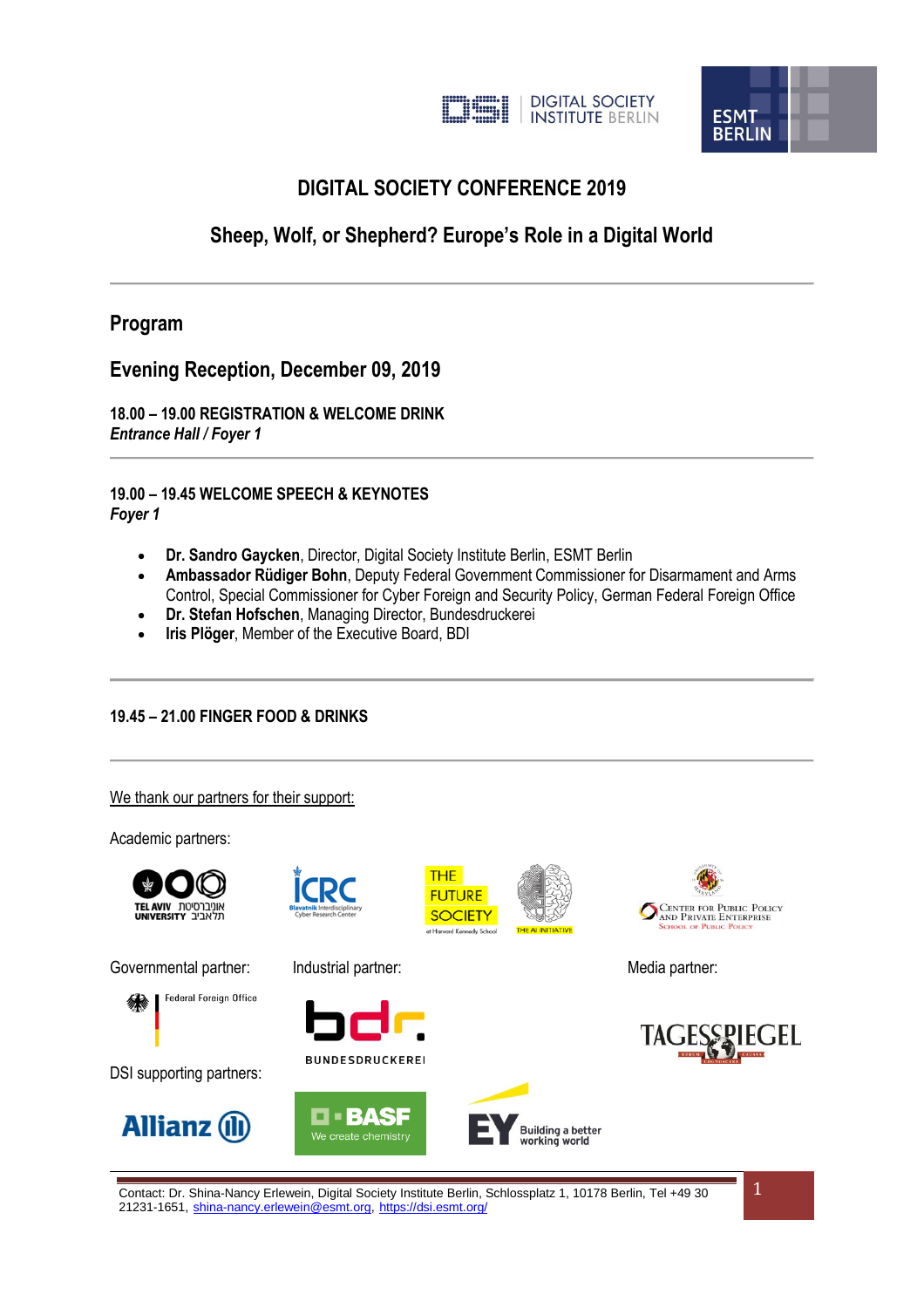



# **DIGITAL SOCIETY CONFERENCE 2019**

# **Sheep, Wolf, or Shepherd? Europe's Role in a Digital World**

# **Program**

**Main Conference Day, December 10, 2019**

**08.30 – 09.00 REGISTRATION** *Entrance Hall*

**09.00 – 09.30 WELCOME SPEECH & KEYNOTES** *Auditorium Maximum*

- **Prof. Jörg Rocholl**, President, ESMT Berlin
- **Dr. Sandro Gaycken**, Director, Digital Society Institute Berlin, ESMT Berlin
- **Julie Linn Teigland**, Area Managing Partner, EY Europe, Middle East, India and Africa (EMEIA)

#### **09.30 – 10.00 BRIEFING: European digital capabilities, persistent hurdles, and options to evolve** *Auditorium Maximum*

- **Tanja Strüve**, Researcher, Digital Society Institute Berlin, ESMT Berlin
- **Dr. Dirk Woywod**, Chief Technology Officer, VERIMI
- **Marco-Alexander Breit**, Head of Artificial Intelligence Task Force, Federal Ministry for Economic Affairs and Energy

#### **10.00 – 11.00 SENIOR PANEL: European digital capabilities, persistent hurdles, and options to evolve** *Auditorium Maximum*

- **Ammar Alkassar,** State Government Commissioner for Strategy and Innovation, Saarland
- **Patrick von Braunmühl,** Senior Director Public Affairs, Bundesdruckerei
- **Dr. Katrin Suder,** Member of the Board of Trustees and Senior Fellow, Hertie School of Governance
- **Lars Zimmermann,** Managing Director, PUBLIC
- **Moderation: Martin Schallbruch,** Deputy Director, Digital Society Institute Berlin, ESMT Berlin

## **11.00 – 11.30 COFFEE BREAK**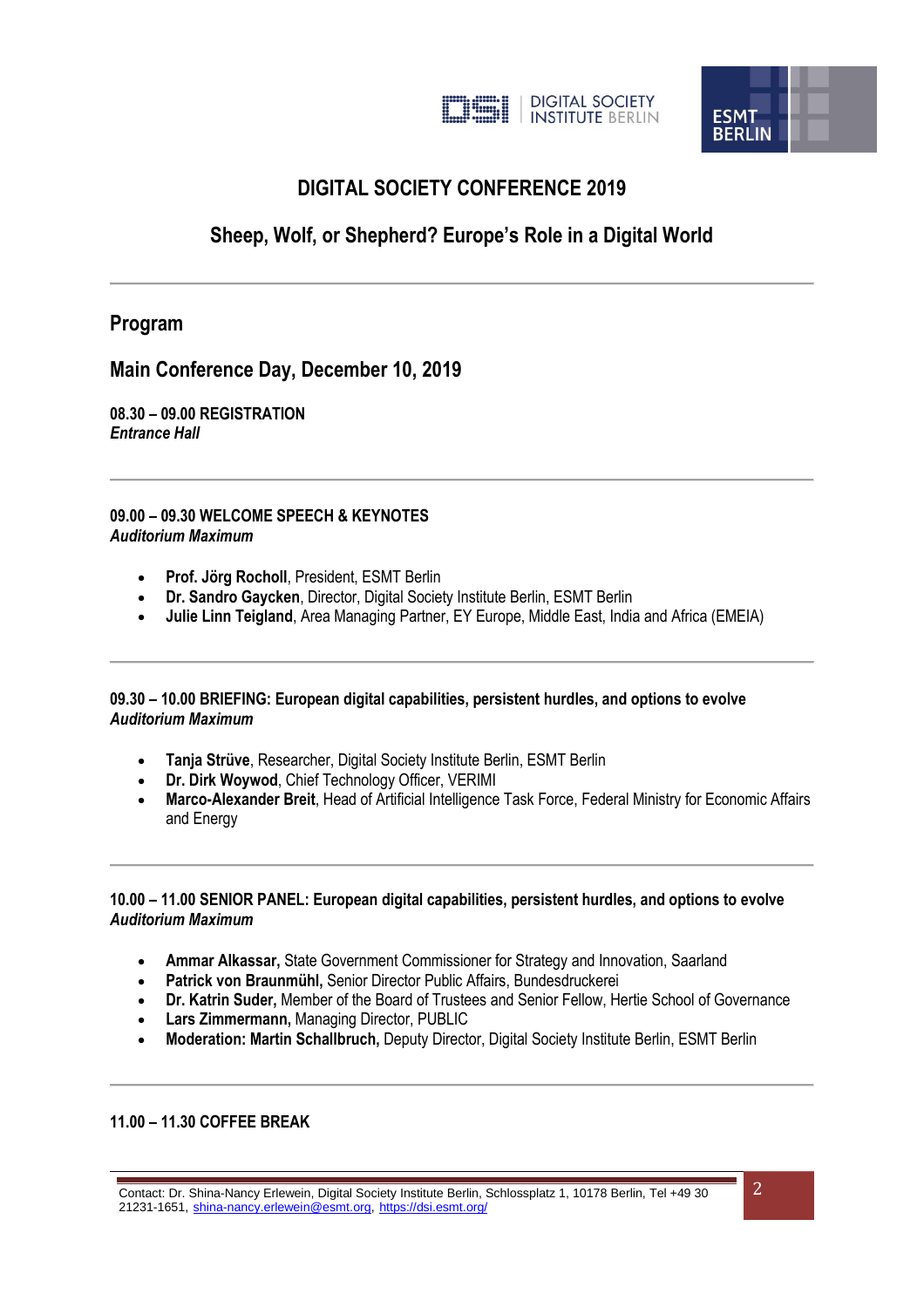



#### **11.30 – 12.00 CONCURRENT BRIEFINGS**

#### **BRIEFING**: **Cybersecurity standards: Europe´s next big regulatory shot?** *Auditorium Maximum*

- **Isabel Skierka,** Researcher, Digital Society Institute Berlin, ESMT Berlin
- **Markus Bartsch,** Business Development Manager, TÜViT

#### **BRIEFING**: **The rise of digital authoritarianism** *Tower View*

 **Dr. Lior Tabansky,** Head of Research Development, Blavatnik Interdisciplinary Cyber Research Center, Tel Aviv University, Israel

#### **12.00 – 13.00 CONCURRENT PANELS**

## **SENIOR PANEL**: **Cybersecurity standards: Europe´s next big regulatory shot?** *Auditorium Maximum*

- **Dr. rer. pol. Annegret Bendiek**, Senior Associate, Research Division EU/Europe, German Institute for International and Security Affairs, Stiftung Wissenschaft und Politik
- **Dr. Martin Emele**, Vice President Cybersecurity, Robert Bosch GmbH
- **Andrew J. Grotto**, Research Fellow, Hoover Institution and William J. Perry International Security Fellow, Center for International Security and Cooperation, Stanford University
- **Bodo Meseke**, Partner, Forensic & Integrity Services, Chief Technology Officer, EY
- **Moderation: Martin Schallbruch**, Deputy Director, Digital Society Institute Berlin, ESMT Berlin

#### **SENIOR PANEL**: **The rise of digital authoritarianism** *Tower View*

- - **Dr. Sandro Gaycken**, Director, Digital Society Institute Berlin, ESMT Berlin
	- **Hauke Gierow**, G DATA CyberDefense
	- **Dr. Lior Tabansky**, Head of Research Development, Blavatnik Interdisciplinary Cyber Research Center, Tel Aviv University, Israel
	- **Moderation: Dr. David Mussington**, Professor of the Practice and Director, Center for Public Policy and Private Enterprise, School of Public Policy, University of Maryland

#### **13.00 – 14.00 LUNCH**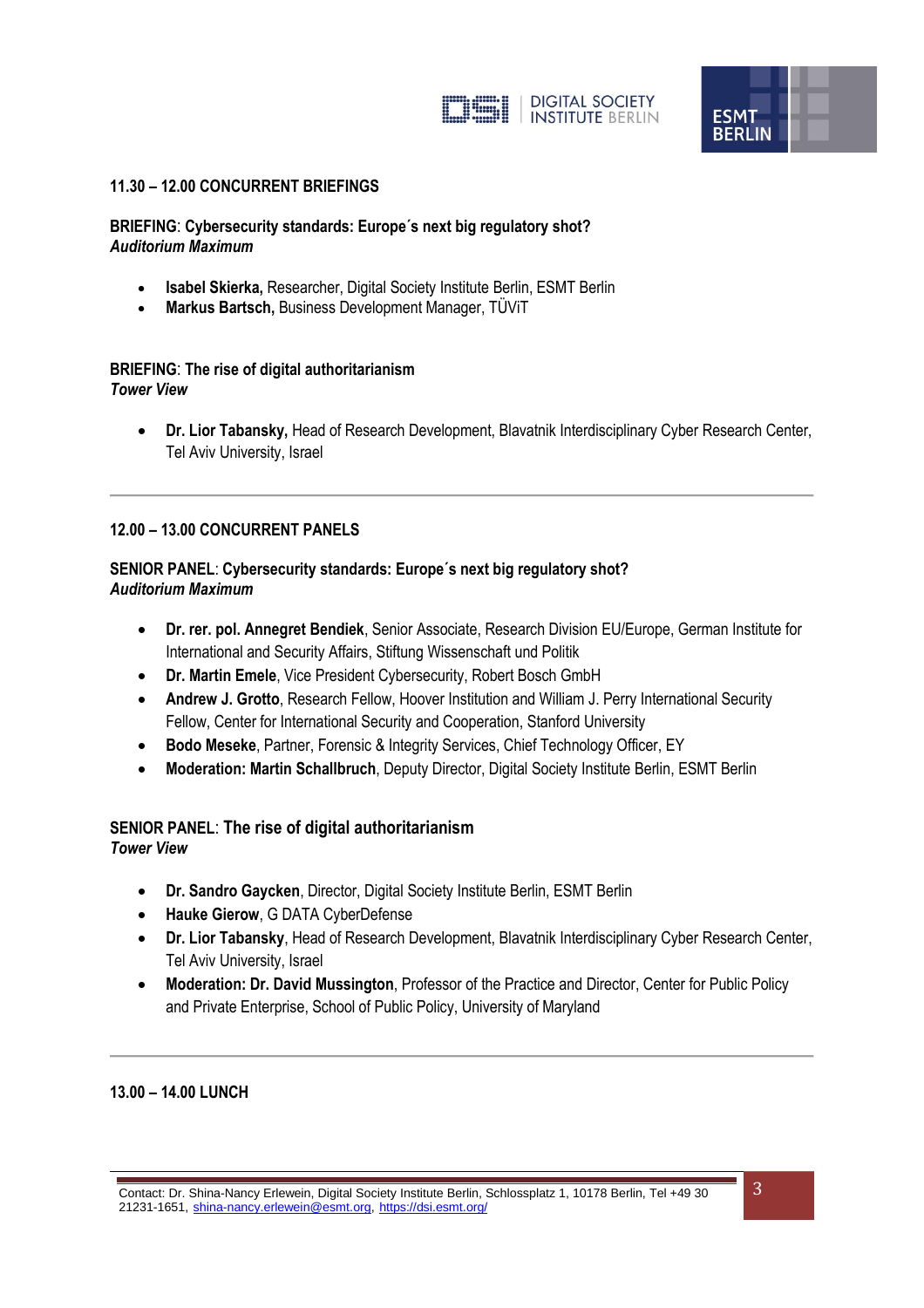



#### **14.00 – 14.30 CONCURRENT BRIEFINGS**

## **BRIEFING**: **Technology nationalism, digital sovereignty, and the open digital market** *Auditorium Maximum*

- **Dr. Georg T. Becker**, Senior Researcher, Digital Society Institute Berlin, ESMT Berlin
- **Isabel Skierka**, Researcher, Digital Society Institute Berlin, ESMT Berlin

# **BRIEFING**: **The new AI in the military domain**

*Tower View*

**John C. Mallery**, Researcher, MIT Computer Science & Artificial Intelligence Laboratory

#### **14.30 – 15.30 CONCURRENT PANELS**

## **SENIOR PANEL**: **Technology nationalism, digital sovereignty, and the open digital market** *Auditorium Maximum*

- **Raziye Buse Çetin**, AI Policy Researcher & Project Manager, The Future Society
- **Ambassador Hinrich Thoelken**, Special Representative for International Digitalisation Policy and Digital Transformation of the German Federal Foreign Office
- **Paul Timmers**, Visiting Research Fellow, Centre for Technology and Global Affairs, Oxford University
- **Shinichi Yokohama**, Chief Information Security Officer, NTT Corporation
- **Moderation: Isabel Skierka**, Researcher, Digital Society Institute Berlin, ESMT Berlin

#### **SENIOR PANEL**: **The new AI in the military domain** *Tower View*

- **Sophie-Charlotte Fischer**, Mercator Technology Fellow, Planungsstab / Policy Planning
- **Dr. Ulrike Franke**, Policy Fellow, European Council on Foreign Relations (ECFR)
- **Dr. Jean-Marc Rickli**, Head of Global Risk and Resilience, Geneva Centre for Security Policy (GCSP), Geneva, Switzerland
- **Moderator: John C. Mallery**, Researcher, MIT Computer Science & Artificial Intelligence Laboratory

#### **15.30 – 16.00 COFFEE BREAK**